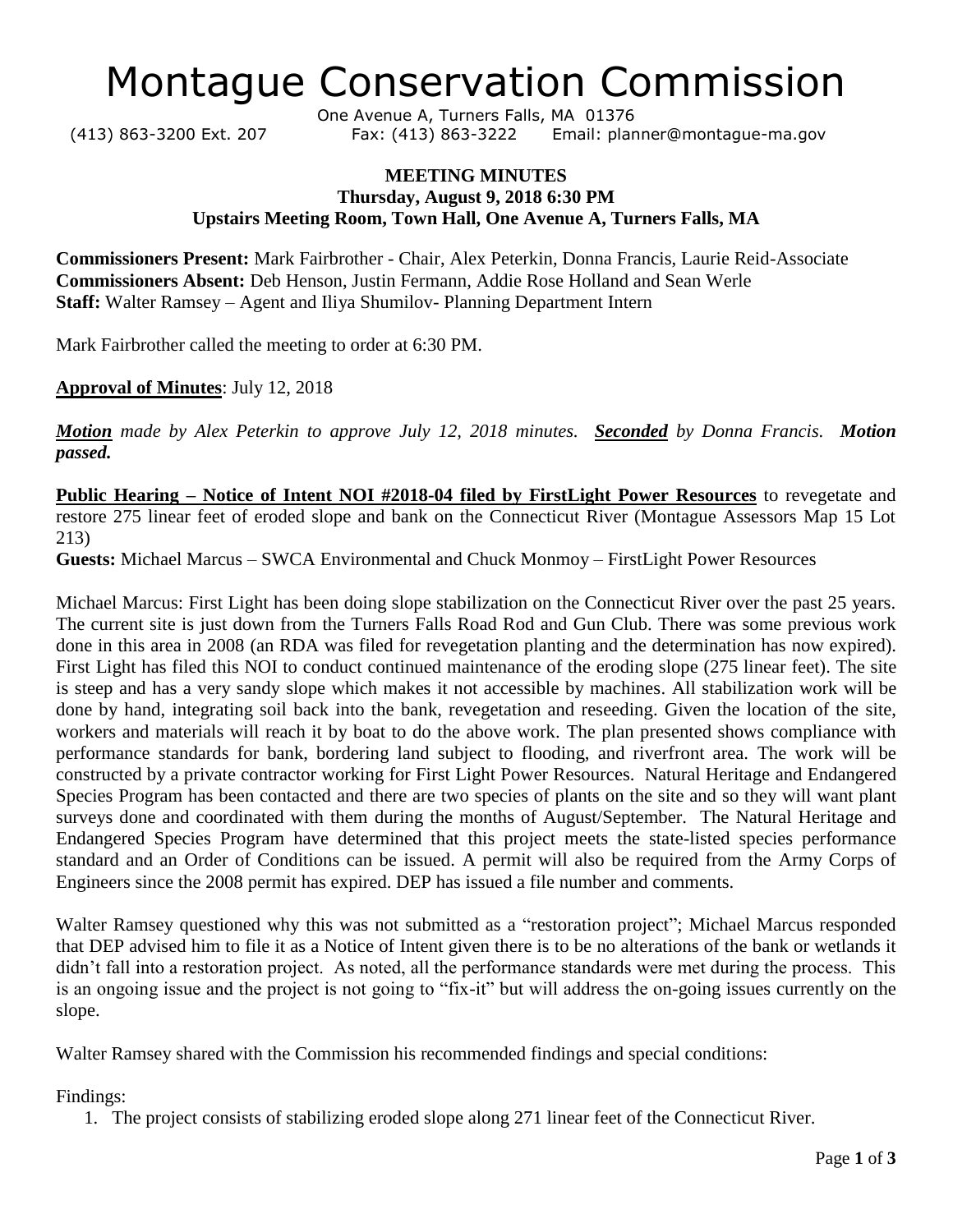- 2. The site is not accessible by machines. Work will be done by hand and no heavy machinery will be used
- 3. The plan demonstrates conformance with performance standards for bank, bordering land subject to flooding, and Riverfront Area.
- 4. The project will be constructed by a private contractor working for FirstLight
- 5. Natural Heritage Endangered Species Program has determined that this project meets the state-listed species performance standard for the issuance of an Order of Conditions.

Special Conditions:

- 6. The Commission should be notified at least 48 hours prior to construction
- 7. Work shall not commence until evidence of Army Corps of Engineers Permit and final determination form Natural Heritage and Endangered Species program has been provided to the Commission.
- 8. Copy of the Order of Conditions provided by the Applicant to the Contractor.
- 9. There shall be no stockpiling of materials, fueling of vehicles, or storage of oil, fuel or other hazardous materials in resource areas or their buffer zones, including any areas within 100 feet of a Bordering Vegetated Wetland or intermittent stream or within 200 feet of a perennial stream, unless specifically permitted by this Order or approved in writing by the Commission or its Agent.
- 10. The signatory engineer or landscape architect of the Plans of Record shall conduct a field visit to the site between 45 and 30 days prior to the start of the work, and following any significant storm events after that visit, to determine (a) if the field conditions are properly reflected on the approved Plans of Record and (b) if the proposed work can be implemented as shown on the plans without increased impacts to the Resource Areas (as defined in 310 CMR 10.02) or a change to construction methodology or materials.
	- a. If no revisions are necessary, a brief written report shall be submitted to the Commission
	- b. If field conditions have changed so that elements of the project require revision:
		- i. At least fourteen (14) days prior to the initiation of work, the applicant's engineer shall submit to the Commission a written narrative about how the design will be changed, including photos, sketch plans, and measurements of the area of the site that require revision. No work shall occur until written approval is received by the Commission and all other relevant stat or federal agencies.
		- ii. Any revision(s) shall follow the same design principles as the approved project.
- 11. Any future maintenance activities beyond minor maintenance and care to the proposed vegetation (e.g., seeding, planting, mulching, hand-pulling or invasive) and any repair to the installed wood materials or cables described in the Plans of Record, will require review and written approval from the Commission prior to the start of work.

*Motion made by Alex Peterkin to issue an Order of Conditions NOI #2018-04 filed by FirstLight Power Resources with the supplemental findings and conditions as presented by the Conservation Agent. Seconded by Laurie Reid. Motion passed.*

#### **Consideration of Chapter 61 – Right of First Refusal Option to Town of Montague for Map 17 Lot 50 – Weaver/Old Sunderland Road- 4.91 acres.**

The property owners, Barbara L. Craven/Shirley R Sheehan intend to sell the parcel of land known as Map 17 Lot 50. The property is in Chapter 61, so the Town has right of first refusal (ROFR) when land goes to sale. This ROFR can also be re-assigned to a land trust. It is standard policy for the Commission to review and offer a recommendation to the SelectBoard. It is a wooded lot in a triangle shape with frontage on all sides (Fosters, Weaver, and Old Sunderland Roads). Walter Ramsey recommends not exercising this right the property fails to meet any of the town's conservation priorities under the 2018 Open Space and Recreation Plan (preservation of prime farmland soils, water supply protection, riverfront areas, or lands contiguous to existing protected open space). The Conservation Commission discussed and debated over the right of first refusal option on this parcel. A sale price had not yet been determined. The Commission was reminded that a majority of the current